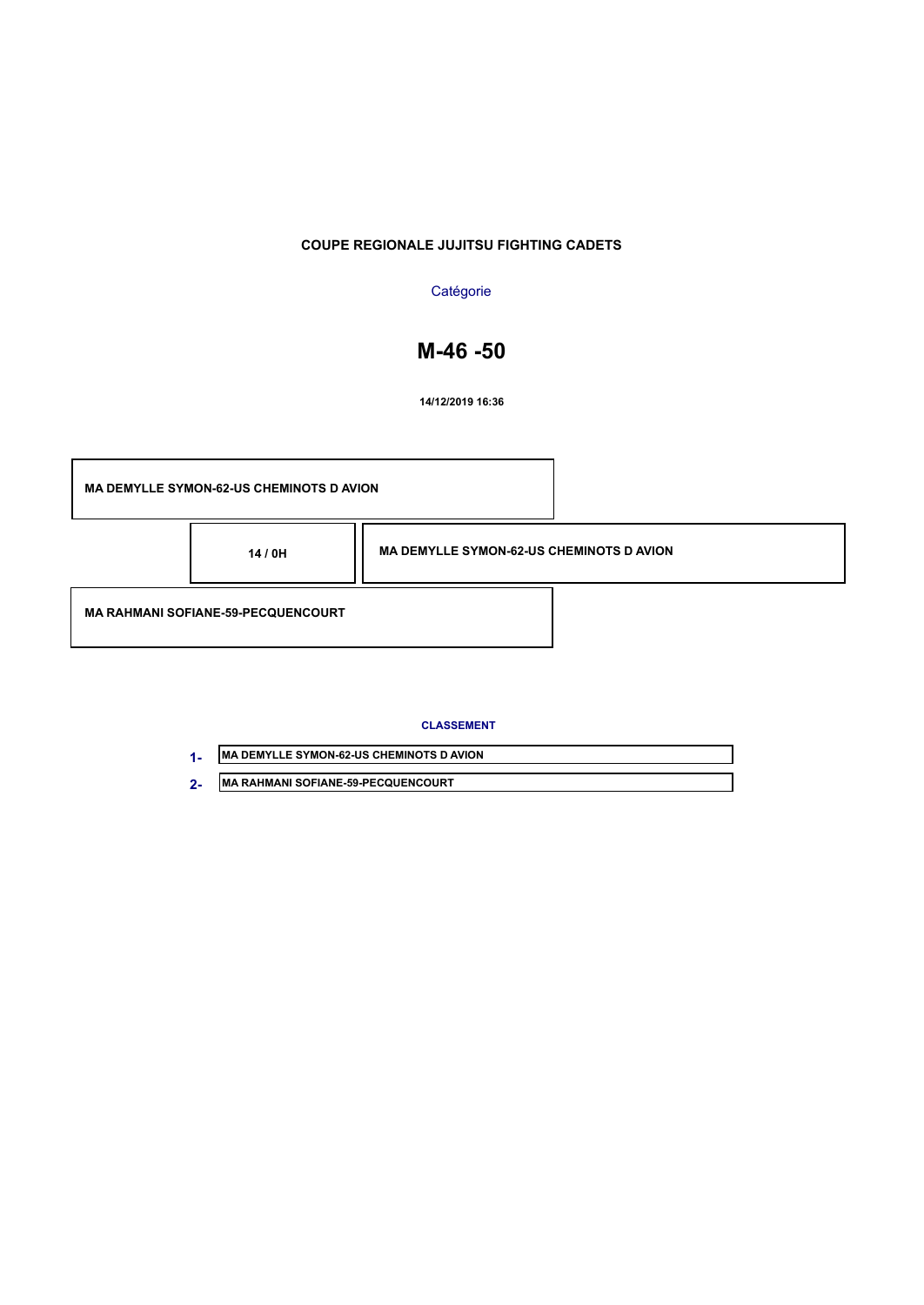## **Catégorie**

# **M-55**

#### **14/12/2019 16:36**

|                | Nom - zone - club                                    | Pause |    | Pause | nb Vict<br><b>Points</b> | <b>CLASS.</b> |
|----------------|------------------------------------------------------|-------|----|-------|--------------------------|---------------|
| 4.             | <b>MA CHEKOUDRI</b><br><b>ABDEL-BEL-PEPINSTER</b>    | 50    | 17 |       | 67                       |               |
| $\overline{2}$ | <b>MA MAHIEU LEO PAUL-62-ACAMA</b>                   |       |    |       |                          | 3             |
| 3              | <b>MA OUAJOU</b><br><b>NABIL-59-J.C.QUIEVRECHAIN</b> |       | 0  | 50    | 54                       | $\mathbf{2}$  |

- **MA CHEKOUDRI ABDEL-BEL-PEPINSTER 1-**
- **MA OUAJOU NABIL-59-J.C.QUIEVRECHAIN 2-**
- **MA MAHIEU LEO PAUL-62-ACAMA 3-**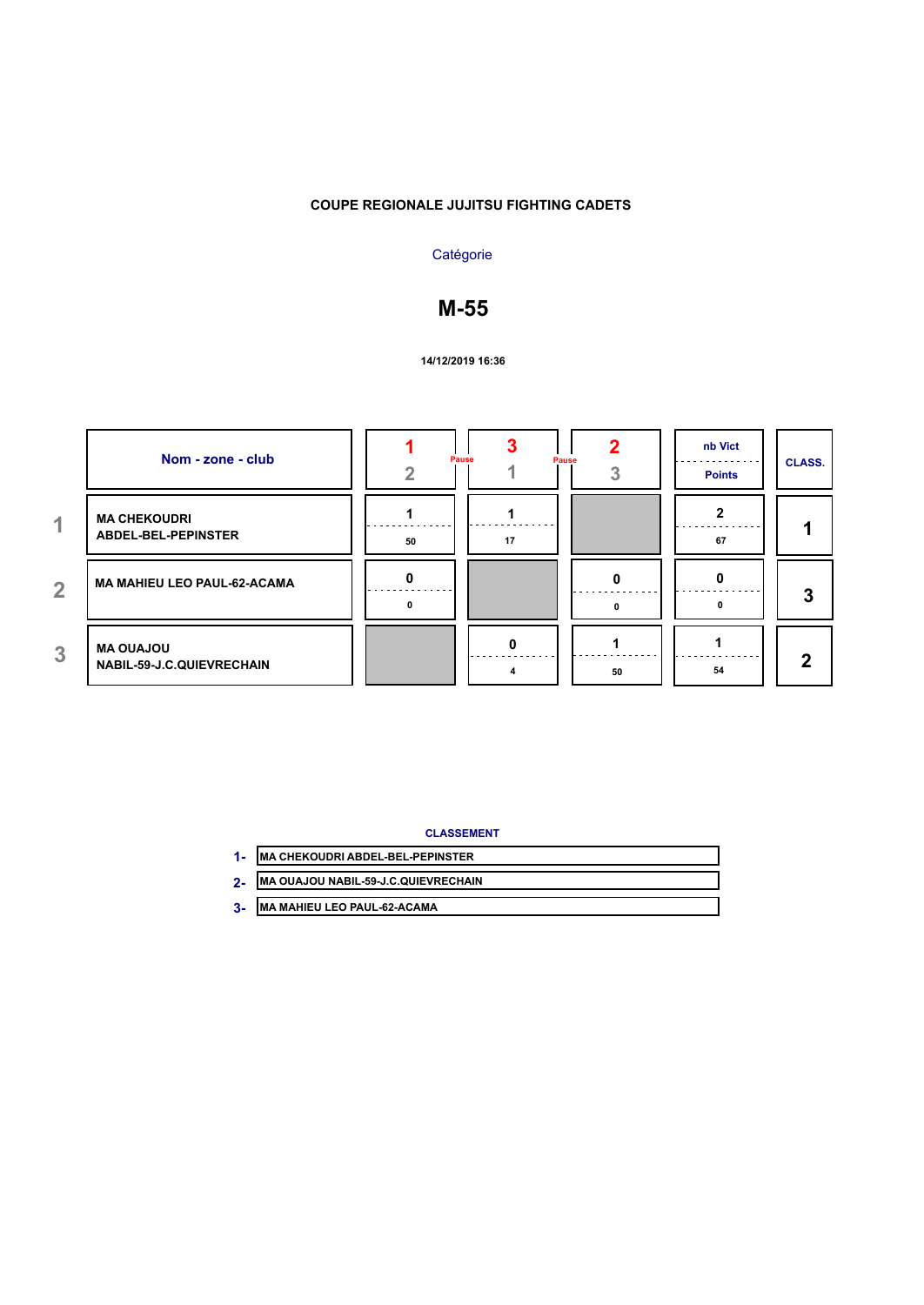### **Catégorie**

# **M-60**

**14/12/2019 16:36**



| <b>IVE FORREZ ETHAN-62-ALLIANCE JUDO ANSERIENNE</b> |
|-----------------------------------------------------|
| <b>IBE FAVOREL TEO-59-AM VALENCIENNOIS</b>          |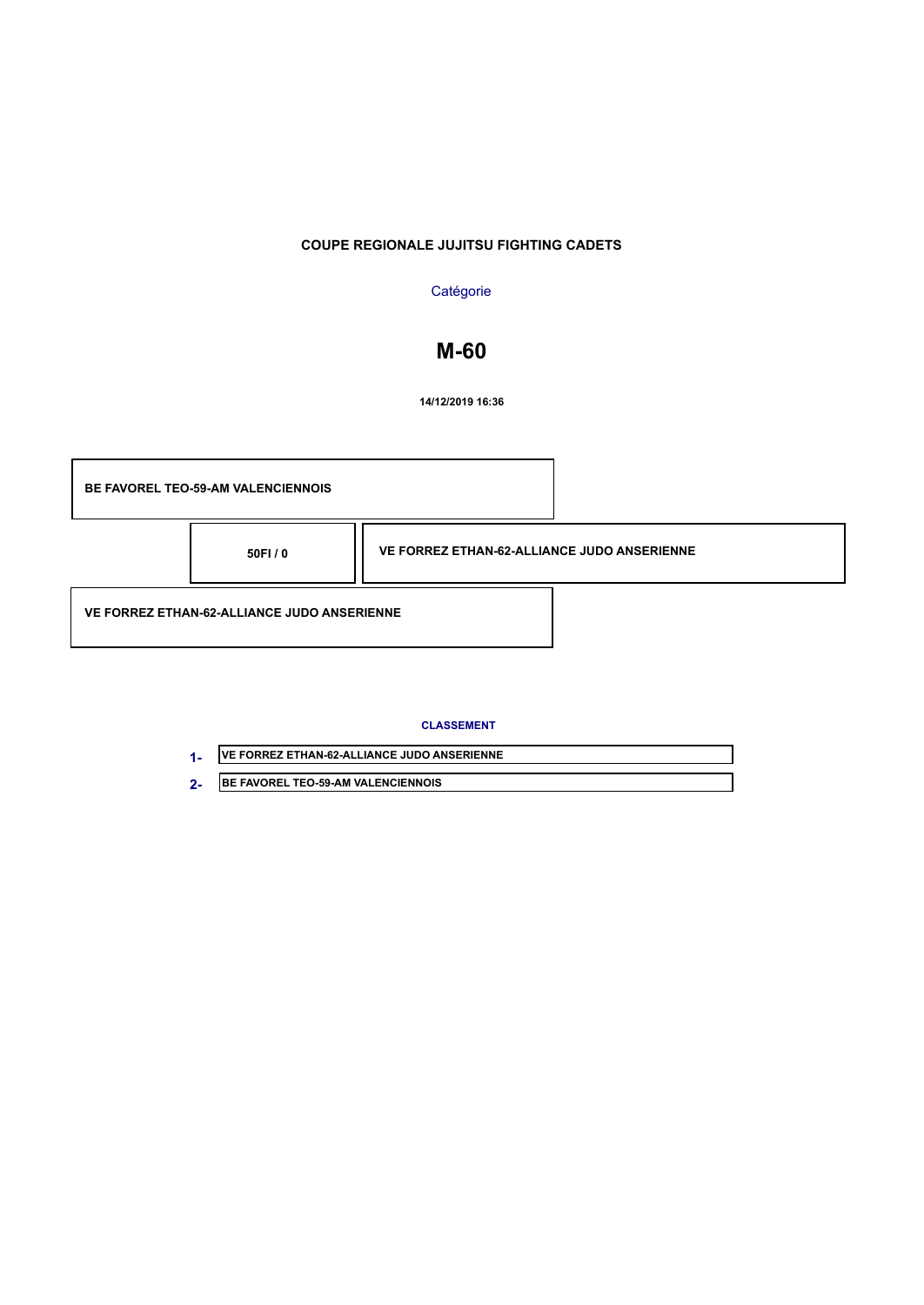## **Catégorie**

# **M-66**

**14/12/2019 16:36**

|                                            | <b>MA ADELINE ETHAN-59-CLUB MOUVALLOIS JUDO</b> |                                            |  |
|--------------------------------------------|-------------------------------------------------|--------------------------------------------|--|
|                                            | 50FI/0                                          | <b>MA BERRAH SELIM-59-J.C.QUIEVRECHAIN</b> |  |
| <b>MA BERRAH SELIM-59-J.C.QUIEVRECHAIN</b> |                                                 |                                            |  |

|            | <b>MA BERRAH SELIM-59-J.C.QUIEVRECHAIN</b>      |
|------------|-------------------------------------------------|
| $\sqrt{2}$ | <b>MA ADELINE ETHAN-59-CLUB MOUVALLOIS JUDO</b> |